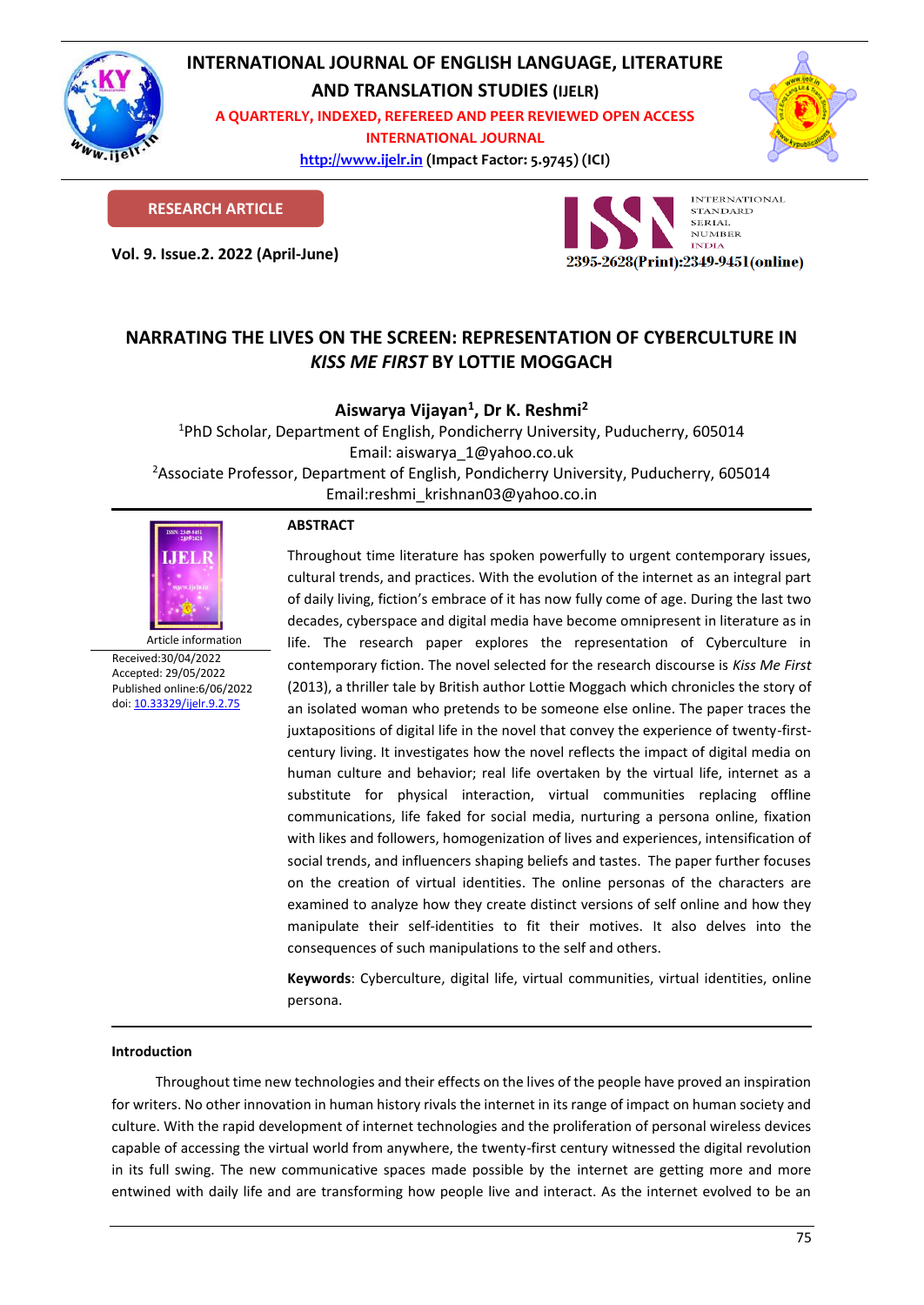entirely natural component of life, fiction's embrace of it has now fully come of age. During the last two decades, cyberspace and digital media have become omnipresent in literature as in life. The present study explores the representation of cyberculture in contemporary fiction.

Cyberculture embraces the set of technologies, practices, values, attitudes, and modes of thought that developed with cyberspace (Diago 57). Thus, it deals not just with the new medium of communication that emerged with the global interconnectedness of computers but also with the users who navigate and nourish it. Apart from being a new virtual space where people meet, interact and share their thoughts, cyberspace has become an arena where everything from paying bills to newsgathering, buying, learning, searching for a job, family interactions, and romantic relationships all take place. As more and more activities that were performed in the physical world prior to the internet moved to the digital world, profound change is being felt throughout the economy, society, and culture. The experiences lived in cyberspace began to have a tremendous impact on human beings, altering the way we think, the way we form our communities, and our own identities.

The cyberculture, as a broad social and cultural movement, rises to prominence between the 1960s and 1990s. Cyberculture in its infancy (in the 1970s) was an exclusive domain of technological experts, including scientists, mathematicians, and academicians. Early cyberculture deals with discussions on the new media, which include ideas related to growing fields of computers and electronics, the hacker's subculture, the cyberpunk movement, and the earliest users of computers and networks. It was the "project of a virtual future", the story of the "guild of the insiders" (Macek 41). By the mid-1990s, the majority of society adopted technology, and cyberculture took on a new life. Contemporary cyberculture looks upon itself as a "force driving social change, economic relations, political policy and cultural life" (Cyberculture: Society, Culture, and the Internet).

The most striking feature of cyberculture is the ever-continuing polarized debates on how culture evolved on digital platforms – whether it represents a newly evolving cultural milieu or it borrowed practices and values from existing culture recreating the traditional culture in digital form. While Castells views cyberculture as emerging from existing cultures, Poster and Webb see the cultural sphere of cyberspace as radically new, marking a drastic shift from the cultural patterns of communication, identity, and community in the non-virtual environments. Levy, the French humanist philosopher, explores cyberspace as a site of the creation of entirely new culture and contends that the cyberculture reflects the rise of "a new universal, different from the cultural forms that preceded it, because it is constructed from the indeterminateness of global meaning" (Levy 100). Although these debates on the nature of cyberculture continue, there is no denying that cyberspace facilitates the processes of cultural construction (Macfadyen 148).

The novel selected for the research discourse is *Kiss Me First* (2013), a thriller tale by British author Lottie Moggach which chronicles the story of an isolated woman who pretends to be someone else online. The paper traces the juxtapositions of digital life in the novel that convey the experience of twenty-first-century living. It investigates how the novel reflects the impact of digital media on human culture and behavior; real life overtaken by the virtual life, internet as a substitute for physical interaction, virtual communities replacing offline communications, life faked for social media, nurturing a persona online, fixation with likes and followers, homogenization of lives and experiences, intensification of social trends, and influencers shaping beliefs and tastes. The paper further focuses on the creation of virtual identities. The online personas of the characters are examined to analyze how they create distinct versions of self online and how they manipulate their self-identities to fit their motives. It also delves into the consequences of such manipulations to the self and others.

#### **Representation of Cyberculture**

"I am linked, therefore I am", the famous words of social psychologist Kenneth Gergen capture the essence of our contemporary life mostly lived on the virtual world. Cyberspace and digital media have become an integral part of the social and cultural fabric of our daily lives. It brought about dramatic shifts in our interpersonal interaction, networking between individuals and groups, relations to time, work culture, and even the use of language. The prevalence of cyberspace in our lives is reflected in fiction; with many authors trying to tackle lives lived online in their works. *Kiss Me First* by Lottie Moggach is one such work that explores how the digital age transforms our idea of identity and reality.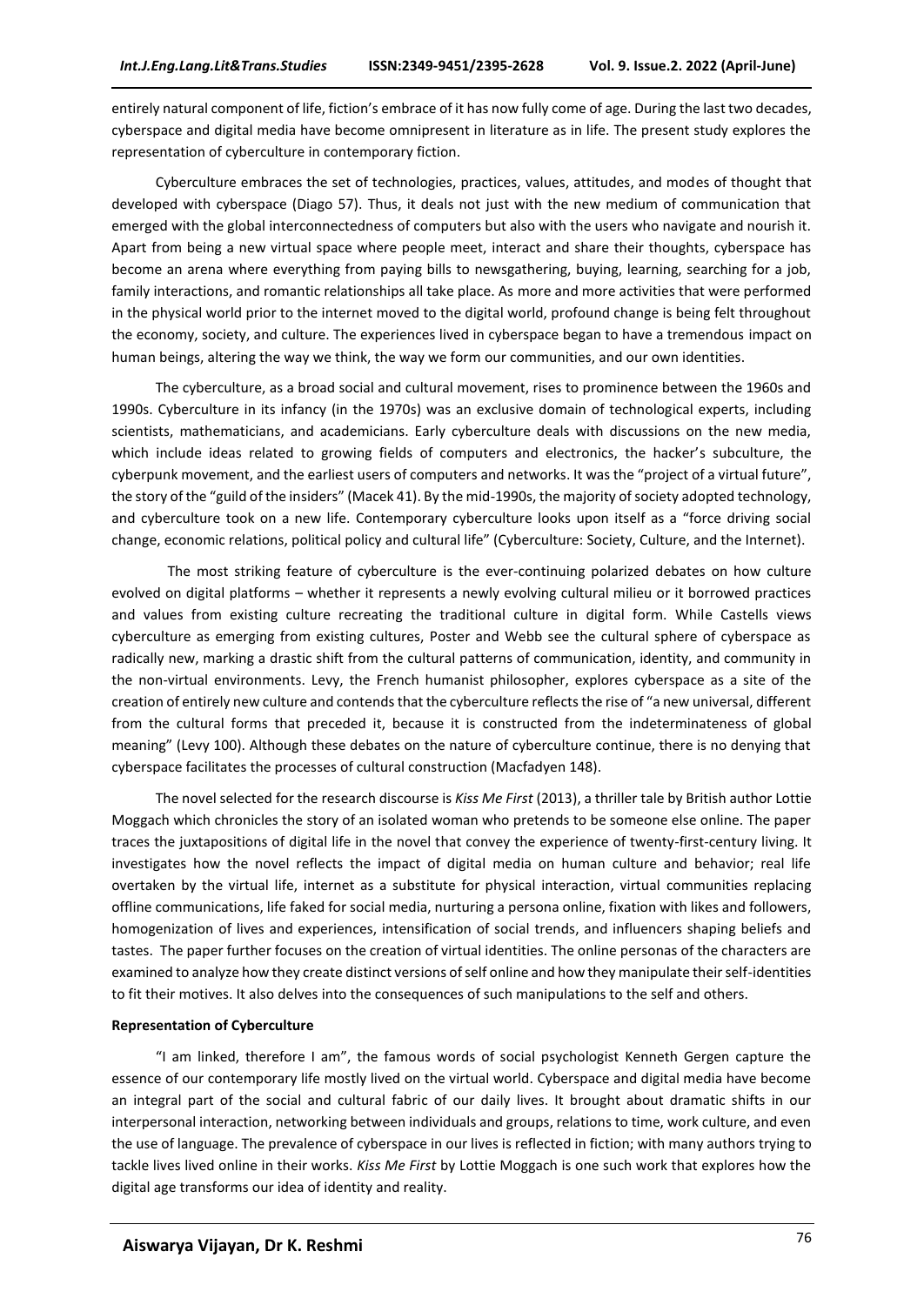Though the idea of impersonating someone else online is far from rare, Moggach takes it to the extreme by narrating the story of Tess, who plans to commit suicide after hiring someone (Leila) to take over her online life so that she can leave the world unnoticed. The fact that Leila succeeded in keeping Tess alive online by responding to her emails and updating her Facebook page as if she were Tess raises serious questions about our internet life and online identities. We have reached a stage where we live on social media pages and interact entirely through online channels, so much so that even our friends and family members would not really know the difference if someone else emailed or updated our profiles on our behalf. The question is "Do we really know whom we are interacting with online?" which will be answered later in this paper. The paper first examines how the author integrates cyberspace into the fiction and what it tells about the constantly evolving cyberculture.

In *Kiss Me First*, cyberspace appears both as part of the setting and through its incorporation in daily lives of the characters. The entire plot of the novel sparks from the internet, with the protagonist Leila joining an online forum for philosophical discussions hosted by Adrian Dervish. Soon Leila becomes an elite member of the forum and embarks on a project to impersonate Tess online as instructed by Adrian. The rest of the story chronicles the unexpected twists and turns Leila's journey takes and its consequences. For all the characters, the virtual space and digital identity are part of their lifeworld. There is hardly any distinction between online and offline lives as their real lives are swiftly overtaken by the virtual. Furthermore, digital communication is incorporated within the narrative structure with the inclusion of emails, Skype conversations, text messages, and blog entries in the text.

Moggach portrays a world immersed in digital communication, where virtual interactions have completely replaced face-to-face communications. The novel begins with a Skype call between Leila and Tess. Much of the communication between the characters takes place through online channels. Facebook is the only means of Leila's connection with the outside world, which again is limited to checking regular status updates of her friends. Leila says, "I hadn't spoken to Rashida for a few years, but had kept track of her on Facebook, and knew she had moved to Rottingdean with her fiancé, a management consultant" (Moggach 15). Online communication fosters a paradoxical kind of connection where all our friends know everything and nothing about us. Her countless friends on Facebook knew Tess as the beautiful and witty party girl, yet no one knows how depressed she really is.

In the novel, the cyber world is depicted mostly through the eyes of the narrator Leila. Initially, the author presented Leila as an antithesis to rest of the world, the rest of her generation, as someone who maintains a minimal social media presence, which adds to her allure. Putting up things online never appealed to her, especially anything personal. It seems both pointless and impolite for her to volunteer unasked-for information (Moggach 8). Placing her on a higher pedestal with her rational and matured take on digital life, Moggach portrays the seductive power and limitations of a life lived online. Leila comments on her generation's obsession with having a lengthy friend list, "It was like at Christmas, when everyone would give everyone else a card whether they liked them or not, just so they'd get one back in return and could compare the thickness of their hauls over lunch" (Moggach 16). Through Leila's observations, the author presents the trends and foibles of the digital age and its generation - the obsessive trend of clicking and posting selfies, the intensity with which superficial friendships are celebrated on Social media, repeated sharing and cherishing of useless content, and displaying everything online with regular status updates.

Sometimes I'd follow the links they were all getting so excited about but they'd always turn out to be some idiotic thing, like a photo of a kitten squashed into a wine glass or a video of a teenager in Moscow singing badly in his bedroom. And always, these pictures of them dressed up to the nines, sucking in their cheeks, cocking one leg in front of the other like horses... It was same with their status updates... Their lives were filled with banal drama. I remember that Raquel Jacobs wrote once that -OMG!!! - She had dropped her Oyster card down the toilet. I mean, who needs or wants to know that? It seemed incredibly stupid and pointless, yet they responded to each other as if these things were interesting and important and funny, using all this made up language like whhhoooop, or misspelling words like hunny, or abbreviating words for no reason, and putting XXX at the end of everything they wrote. (Moggach 18)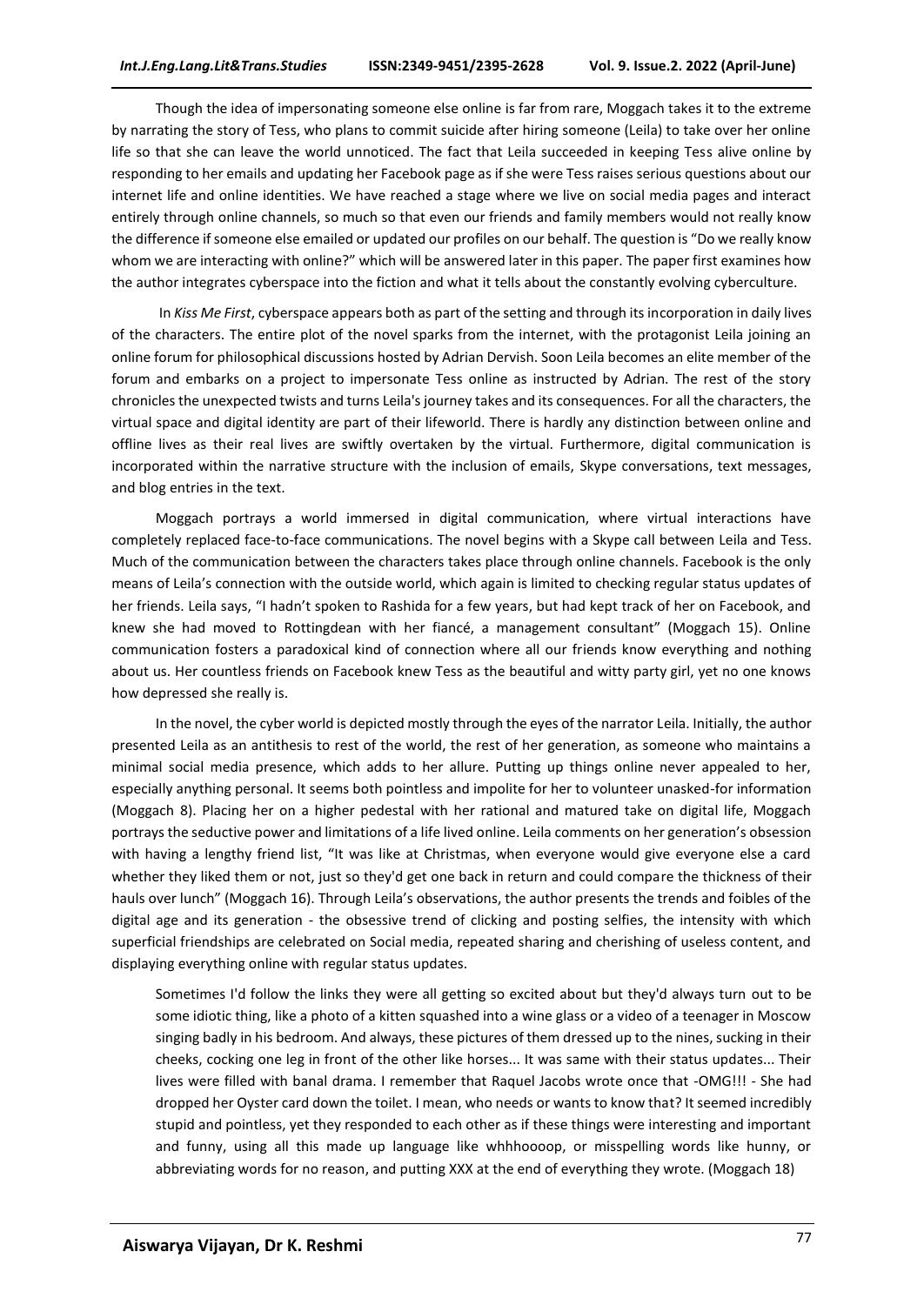However, soon it is revealed that Leila is also someone who finds solace in the virtual world. She turns out to be an obsessive woman leading a secluded existence, finding work online, spending hours surfing the internet and playing online games. She always struggled to fit in socially and retreated further into her shell after her mother's death. Leila developed inappropriate behavior and fixations as she got more and more engaged in the Red Pill community. Adrian and his thoughts influenced her, changing the way Leila viewed her life and actions, and thus she agreed to take up the project he assigned, even without thinking of the gravity of the task. Furthermore, when she started impersonating Tess, she fell in love with Tess's life and allowed it to dominate her own. Eventually, the lines between the reality of her life and the fantasy of Tess's life blurred and she began losing her sense of identity. In his book, *Virtual Politics: Identity and Community in Cyberspace*, David Holmes observes that Individuals who enwrap themselves in cyberspace, due to its excessive simulation of reality and dissolution of time and space, run the risk of losing all sense of identity and community (26-45). The cyber reality is integrated so much in to her life that she describes even her emotions and mental state in a language that resonate with a form of machine intelligence, "…it was as if my brain was offline" (Moggach 326). Tess always showed her best side, the side which she wishes to put forth, in the virtual life. The constant need to perform before her social media friends and followers further depressed, alienated and isolated her. Tess, ultimately tired of her wild and volatile life, decided to withdraw from the society, leaving Leila to handle her internet presence.

The novel also represents the reemergence writing culture in the cyberspace, where most of the exchanges between interacting individuals are done with writing. The new writing culture is accompanied by evolution of a new kind of language which Turkle explains as a "kind of hybrid: speech momentarily frozen into artifact, but curiously ephemeral artifact" (183). Turkle further points out:

In the new writing, unless it is printed out on a paper, a screenful of flickers soon replaces the previous screen, In MUDs as in other forms of electronic communication, typographic conventions known as emoticons replace physical gestures and facial expressions. For example, :-) indicates a smiling face and :-( indicates an unhappy face. Onamatopoeic expletives and a relaxed attitude towards sentence fragments and typographic errors suggest that the new writing is somewhere between traditional written and oral communication. (183)

Moggach made the text simulate the digital formats as much as possible, by using font and structures that set the digital text (emails, instant messages and chats between the characters) apart from the traditional text narrative. Throughout the novel, digital texts are italicized, with many emails running between three to four pages. The chatspeak, which include smiles, abbreviations, acronyms, lower cases, use of capitalization to equate shouting, lack of capitalization and punctuation, sentences without proper grammar and sentence formation, is also presented in the text. For example: "Esther Moody wrote back *Thnx u r star xxx* when I advised her how to change her Google settings from Autofill" (Moggach 19); "The message read: *Leila, I've been watching your progress on the site with great interest. Fancy a F2F?*" (Moggach 29).

The novel also provided an insider's look into the virtual communities and kind of relationships and intimacy built on them. With Adrian as an internet influencer, followed by millions of people all over the world who regularly views his blog and pays to get subscription to his forum, the novel also explores the emergent influencer culture. It portrays the extent to which blogs and bloggers are celebrated, the social and economical capital of these internet celebrities and the value people attach of being a blogger or a member or commentator in blogs. The novel have references to popular culture, which include references to google and other well known websites which have become part of our daily lives, and also references to beliefs, values, online practices and habits of different characters. The novel also addressed notions of privacy and security in cyberspace in relation to conceptualizations of identity and lying on the web.

#### **Identity Construction and Self Presentation Online**

Today we spend most of our time presenting and representing ourselves in the virtual world. The new media platforms, particularly social media, provide us with endless opportunities for identity expression, exploration, and experimentation (Gunduz 85). They allow us to produce a narrative of our lives, to choose what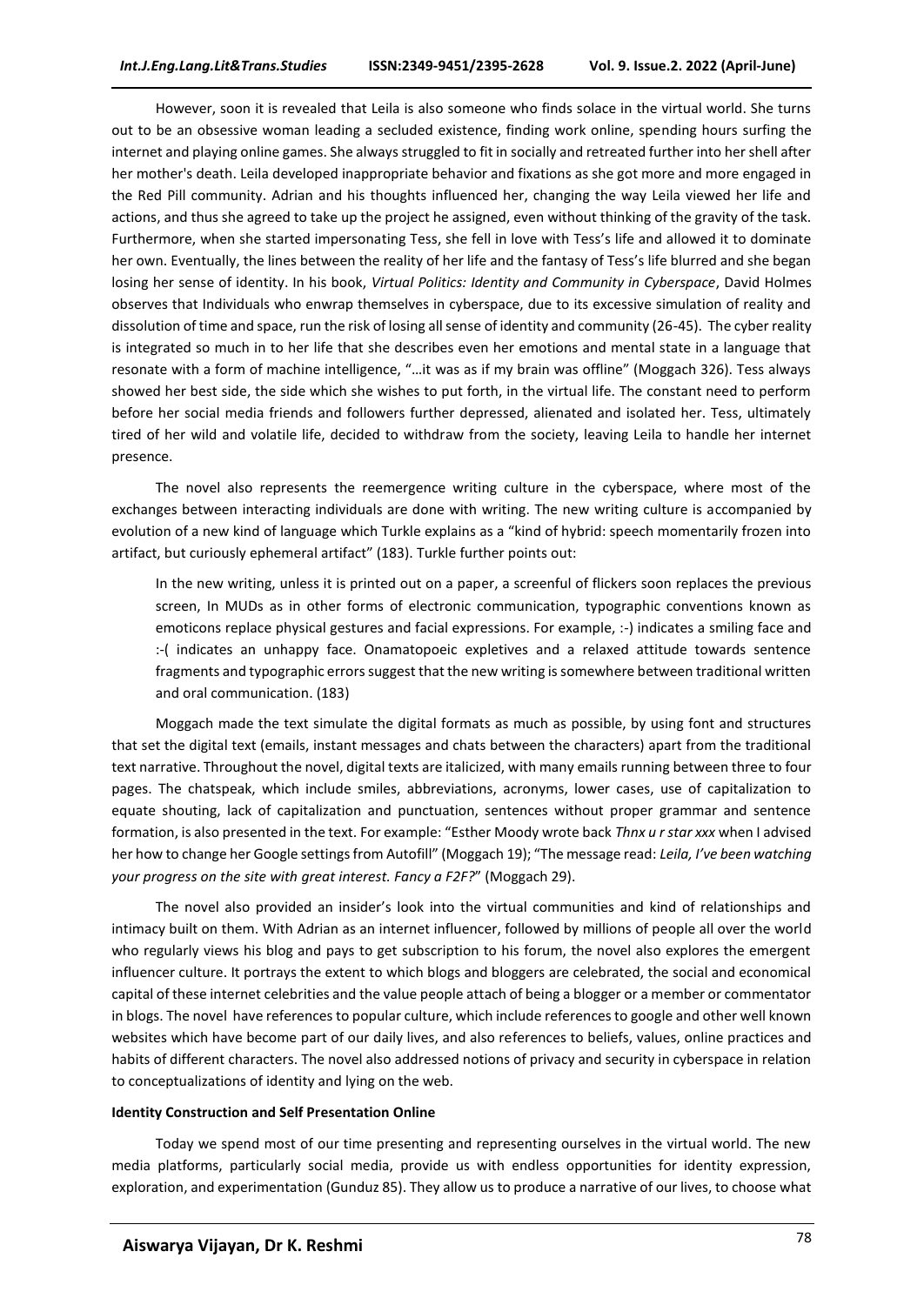to present and what to remember. We can create and edit images of our lives and curate our identities online. People create multiple identities online, and those identities could be different from one another and to their offline self (Turkle 177-209). All the major characters in the novel present themselves differently in the digital world. Leila is an introverted woman who prefers to spend her time alone and purposely avoids conversations and social situations. Nevertheless, online she is *Shadowfax*, an elite member of the philosophical forum Red Pill, who regularly contributes to the forum and engages in active debates and deliberations. In Red Pill, Leila presents herself as a deep-thinking rationalist who looks at the world with an abstract perspective with no interest in the seemingly shallow concerns that preoccupy other people of her age. But in real life, Leila regularly following her friends' status updates, even judging them by what they post online and keeping them as friends on Facebook, although she hates most of them. She reasons, "... if I unfriended everyone who wasn't my real friend, then I would only have Rashida left [...] I was a free thinker, afterall. But I had a vision of my profile : Friends (1)" (Moggach 99).

Tess's Facebook page is dazzling, with good looks, happy faces, expensive clothes, and a seductive smile. Her gregarious, whimsical, and highly social online self deviates much from her real self, a hopeless and desperate one alienated from her family, suffering bipolar disorder and wanting to die without leaving a trace. "You would never have guessed from the picture - from any of the photos on her Facebook - that she was anything other than happy" (80), says Leila as she pores through Tess's social media pages. To all appearances-A long list of friends, groups, tagged photos, spontaneous shots at parties, picnics and pubs- her page "looked perfectly normal" (77). At the same time, Leila observes the contradictions between what Tess tells about herself in their conversations and how she presents herself online. Tess hates children and mostly refers to them as "ankle-biters and little squints" (78), yet she had posted twenty-eight photos of her fondly holding friends' babies. Leila also notes that the pictures posted on her Facebook "were often carefully selected to show the subject at their best, whereas those taken casually were more likely to be truthful and reveal something of their character" (Moggach 81).

The internet predator, known by his screen name Adrian Dervish, successfully created and staged his cyber self as a 'web guru'. His online persona as well as the website is crafted perfectly that no one ever doubted or questioned his true identity and intentions. In his esteemed podcasts, he narrated mind-expanding things in a cozy way and impressed his audience with his warm, intimate accent and his ability to articulate and argue persuasively. He built a like-minded virtual community, a group of freedom thinkers, whom he knows can be easily swayed by philosophy ideas and discussions. He then targets the vulnerable ones and grooms them for his task by making them feel privileged by rankings and special statuses.

The way the site worked is that once you've posted your fifteenth comment you graduated from being an NE, which stands for Newly enlightened, to a fully fledged member. Most people remained at that stage, but a small number were invited to take an online test [...] and, if successful, you got access to a special forum where discussion was on a higher level. It was a subscription, twenty pounds a month. (Moggach 28)

Adrian's mode of operation is to convince desperate individuals with considerable fortunes to commit suicide after giving him money and hiring others to impersonate them online, which allows them to slip away from the world unnoticed. He was very particular about keeping all his online interactions confidential and maintained a safe distance from his followers. Thus the anonymity offered by the virtual platform allowed him to hide behind his screen name and escape without leaving any trace. Conor also utilized anonymity in online interactions to build a flirtatious relationship with Leila (impersonating Tess) by pretending to be a widower.

The contrast between the real and online selves of the characters reveals that they engage in strategic self-presentation online. Leila hides behind her screen name *Shadowfax* and later takes the identity of Tess, whereas Tess presented an ideal self online. Adrian created a false identity as a charismatic web guru. The way people create, maintain, and manipulate their online selves depends on their motives (Attrill 14-33). As Gunduz explains, "for some, it's a way to escape from the reality, to some others, it's the virtual reality; yet for great sum of people it is sometimes more important than the real reality" (86). As a loner who finds it enormously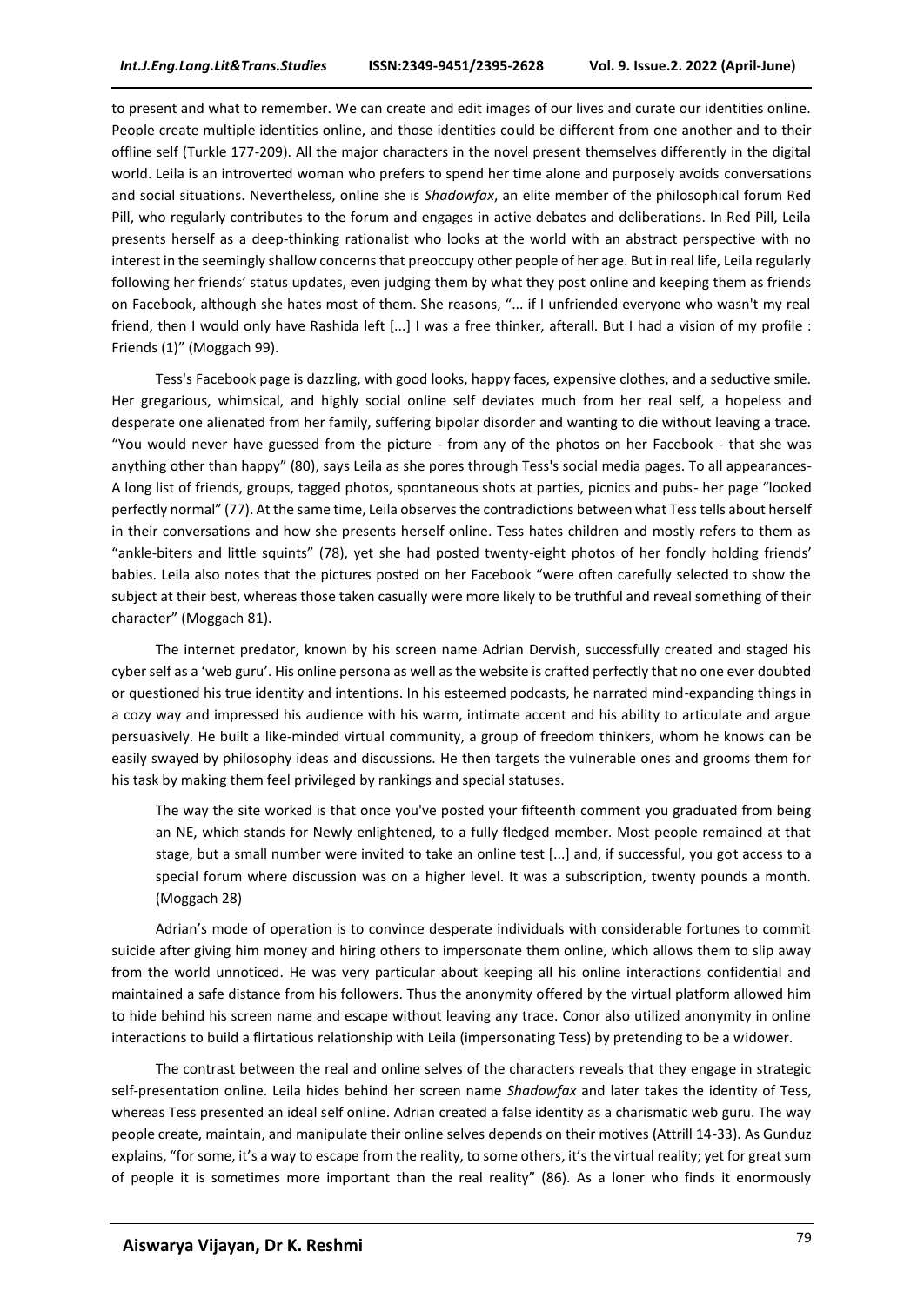challenging to connect to people in the real world, Leila finds solace in playing games online and meeting people in virtual communities. Leila's use of the virtual world as a means of escape can be understood using Czikszentmihalyi's flow theory. According to the theory, any enjoyable experience resulting in a loss of selfawareness helps people achieve a state of psychological flow (Atrill 25-26). The online role-playing game offers Leila an opportunity to be someone else, to flee from her offline life, and immerse herself in a world where she can play around with her self-concept. Leila experiences the same flow while impersonating Tess online, as she puts it, "I immersed myself in building up Tess's in building up Tess's life, imagining what she was going to wear that day, and have for her lunch, and the next thing she was going to buy for her new flat. It was like having an avatar, but much better" (Moggach 130). Studies posit that individuals who feel inhibited in their social interactions use the internet to compensate their social needs that cannot be fulfilled offline (McKenna and Gleason 10). Leila, who always felt constrained by her social isolation, could bypass her obstacles, at least temporarily, in virtual life as Tess. It provided her an opportunity to soothe herself by socializing, a life that may be practically off her limits in the physical world. Impersonating Tess, she succeeded in charming Conor, and it was a good chance for Leila, who had known little success in dating, to have a love life.

As a person suffering from bipolar disorder, Tess is social and isolated, ecstatic and depressed, and amicable and hostile. None of her friends or family members knows the weaker side of Tess. Her confidence and happy life is fully faked for Social Media. She hides her depressed state from everyone by presenting an ideal image of herself online. By omitting a major aspect of her life (illness) and sharing selected parts of herself online, she staged a strategic self presentation online. While Adrian used anonymity for predation, Conor used it to build a flirtatious relationship by faking his identity. Thus a close analysis of the major characters in the novel proves that all of them present different versions of themselves online and the self- identity they present depends on their motives.

#### **Conclusion**

An analysis of the fictional representation of cyberspace in *Kiss Me First* by Lottie Moggach enables one to comprehend the social and cultural significance of cyberspace in the digital age. By portraying a world immersed in digital communication, the novel mirrored the contradictions of the digital age: connection and isolation, exposure and concealment, homogeneity and fragmentation. Cyberspace and communicative spaces made possible by them have altered the way we interact, form our relationships, communities, and our own identities. It has resulted in the evolution of a set of practices, values, attitudes, and trends unique to the cyber world. The exploration of the virtual identities of the characters shows that they present themselves differently in the digital world. Cyberspace enables people to form multiple identities and to create a narrative of their life. They create and edit their self-identities depending on their motives. Moggach, through this work of fiction, demonstrates that the connection comes with consequences. The fiction's portrayal of cyberspace might have felt a bit darker in 2013 when it was published, but proves more than right nearly a decade later. Thus, it can be concluded that Moggach, through the portrayal of cyberspace and digital life, has effectively represented and critiqued the cyberculture in her fiction.

#### **Works Cited**

- Attrill, Alison. *The Manipulation of Online Self- Presentation : Create, Edit, Re- edit and Present*. England: Palgrave Macmillan, 2015. Print.
- Castells, M. *The Internet Galaxy. Reflections on the Internet, Business and Society*. Oxford: Oxford University Press, 2001. Print.
- "Cyberculture: Society, Culture, and the Internet." *Encyclopedia*. Gale Encyclopedia of E-Commerce, n.d. Web. 12 September 2021.
- Gloria Gomez-Diago. "Cyberspace and Cyberculture." *Encyclopedia of Gender in Media*. Ed. Mary Kosut. USA: SAGE Publications, 2012. 57-59. Print.